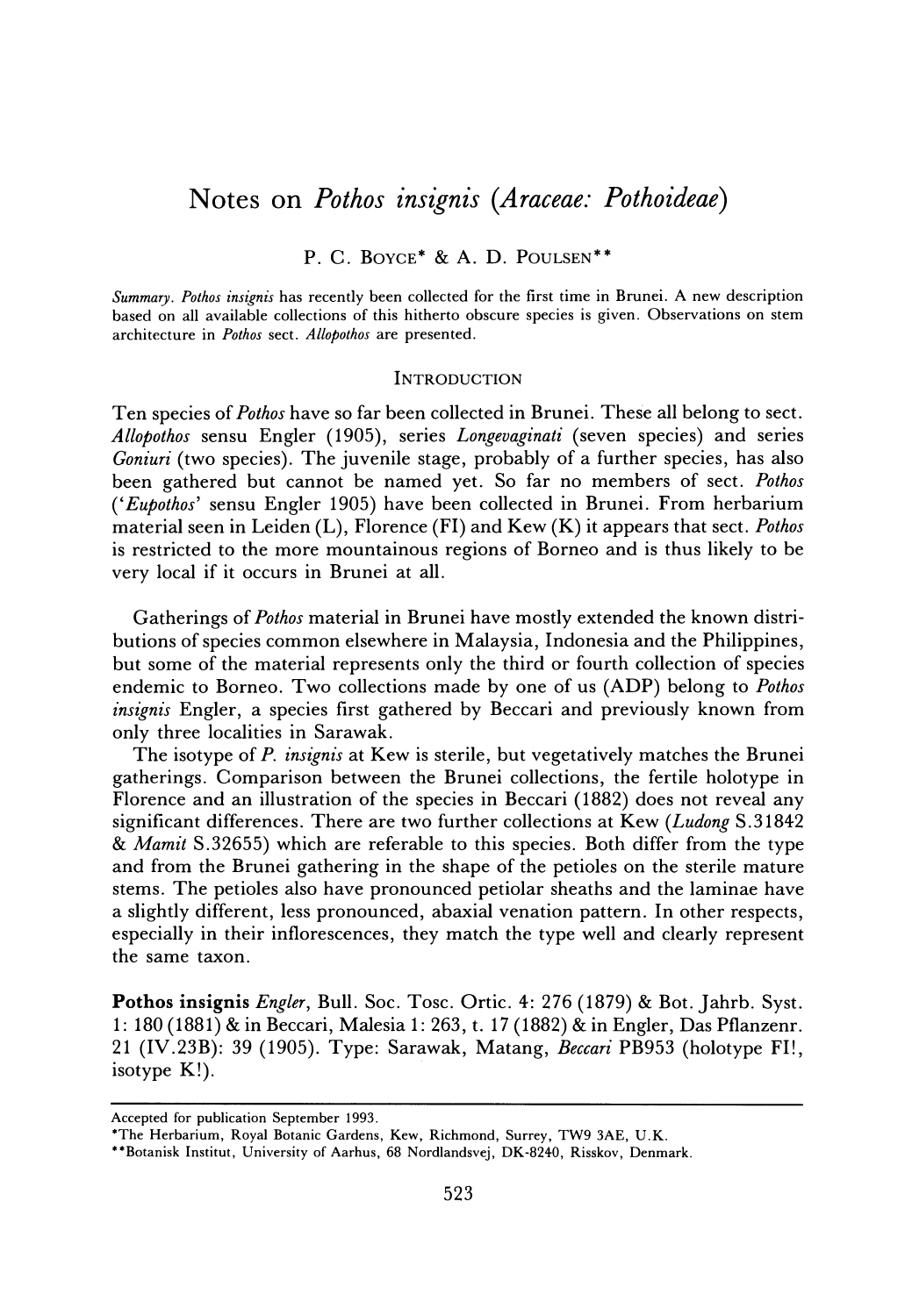**Moderately slender, slightly branched, adpressed to 'hammock'-forming trunk climber to 3 m, main stem monopodial, apparently of indeterminate length, sterile, never branching terminally unless damaged; side branches sympodial, of determinate length, fertile, branching terminally after flowering (plant displaying**  Model of Stone, Hallé et al. 1978). Stem: Juvenile stem lengths unknown; mature **sterile stem lengths straight to slightly flexuous, 3-5 mm diam., apparently of indeterminate length, naked, nodes distant, slightly prominent, c. 6-8 cm apart,**  stem rooting copiously from nodes, roots  $0.75-1$  mm diam.; mature post-fertile (see below) stem lengths straight,  $5-7$  mm diam., naked, nodes  $\pm$  compacted, c.  $1 \cdot 5$  cm apart, producing few, slender, tough roots, roots  $0 \cdot 5 - 2 \cdot 5$  mm diam.; **mature fertile stem lengths quite strongly flexuous, 6-25 cm long, 4-6 mm diam., apparently of determinate length, completely and densely clothed by inflated, overlapping cataphylls, nodes compacted, c. 1 5 cm apart, producing few slender roots, roots c. 0 -5 mm diam. Leaf: Juvenile leaves unknown; leaves on mature sterile stem: prophyll unknown, cataphyll unknown, petiole slender,**  strongly channelled, geniculate apically,  $11-24$  cm  $\times$   $3-6.6$  mm, geniculum **prominent, 7-9 x 2 mm, extending beneath lamina, sheath initially conspicuous, c. 2-4 mm wide, later much reduced and present as a minutely erose margin along the entire petiole length and forming a smooth, flattened oblique ochrea**  above the geniculum; lamina  $(7 - 0.5 - 34 \times (2.5) - 14$  cm lanceolate-elliptic, **strongly oblique, base minutely cordate, apex attenuate with a 2-2-5 mm apiculum; leaves on mature fertile stems: prophyll unknown, all other leaves**  reduced to cataphylls, cataphylls  $7-10 \times 1.5-2$  cm, oblong elliptic, robust, **margins hyaline, apex drawn into a lamina 3-9 x c. 1 mm, margins erose. Inflorescence: peduncle 5 cm x 2-3 mm, greenish purple; subtending cataphyll**  c. 2 cm  $\times$  6 mm; spathe  $4.5-5.5 \times 1.5-3.25$  cm, ovate-elliptic, base decurrent,  $3.5-3.25$  cm, ovate-elliptic, base decurrent, **apex acuminate, mid-green with a broad purple mark centrally and some purple**  staining apically, spathe reflexing at anthesis; spadix  $3 \cdot 5 - 5$  cm  $\times$  4-6 mm overall; stipe  $4-6 \times 1.5-2$  mm, decurrent into spathe limb, purple; fertile portion  $4.\overline{2}$  cm, cream. Flowers: tepals  $2 \times 1$  mm, oblong-cymbiform, apex **cucullate, triangular, outer whorl slightly hirsute, inner whorl glabrous, cream**  with purple staining apically. Stamens: filament  $1 \times 0.5$  mm, strap-shaped, thecae linear,  $1 \times 0.33$  mm, dehiscing via longitudinal slits, cream, gynoecium **2 x 1 mm, 3-loculate, ovoid-ellipsoid, stylar region pointed, purple, stigma punctate, very slightly two-lobed, purple. Infructescence: peduncle 6-8 cm x 2-3 mm diam., greenish purple; spathe persistent into fruiting, becoming**  chartaceous; tepals much increased in size, up to  $7 \times 2.5$  mm, and apparently **functioning as protection for developing berries; filament remains abundant,**  chartaceous; berries flattened basally, turbinate apically,  $5-10 \times 2-3.5$  mm, **stylar region strongly pointed, young berries dark purple, tinged white, mature berries white with purplish stylar region; seed c. 2 mm diam., ovoid, usually only one developing per berry, greyish brown. (Fig. 1).** 

## **DISTRIBUTION. Brunei, Sarawak.**

**BRUNEI. Temburong: Sungai Belalong at Kuala Belalong, Batu Apoi Forest Reserve, ridge west of Kuala Belalong Field Studies Centre slope, 115009'E, 4033'N, 22June 1991, Poulsen 180 (AAU! BRUN! K!); Sungai Belalong at Kuala**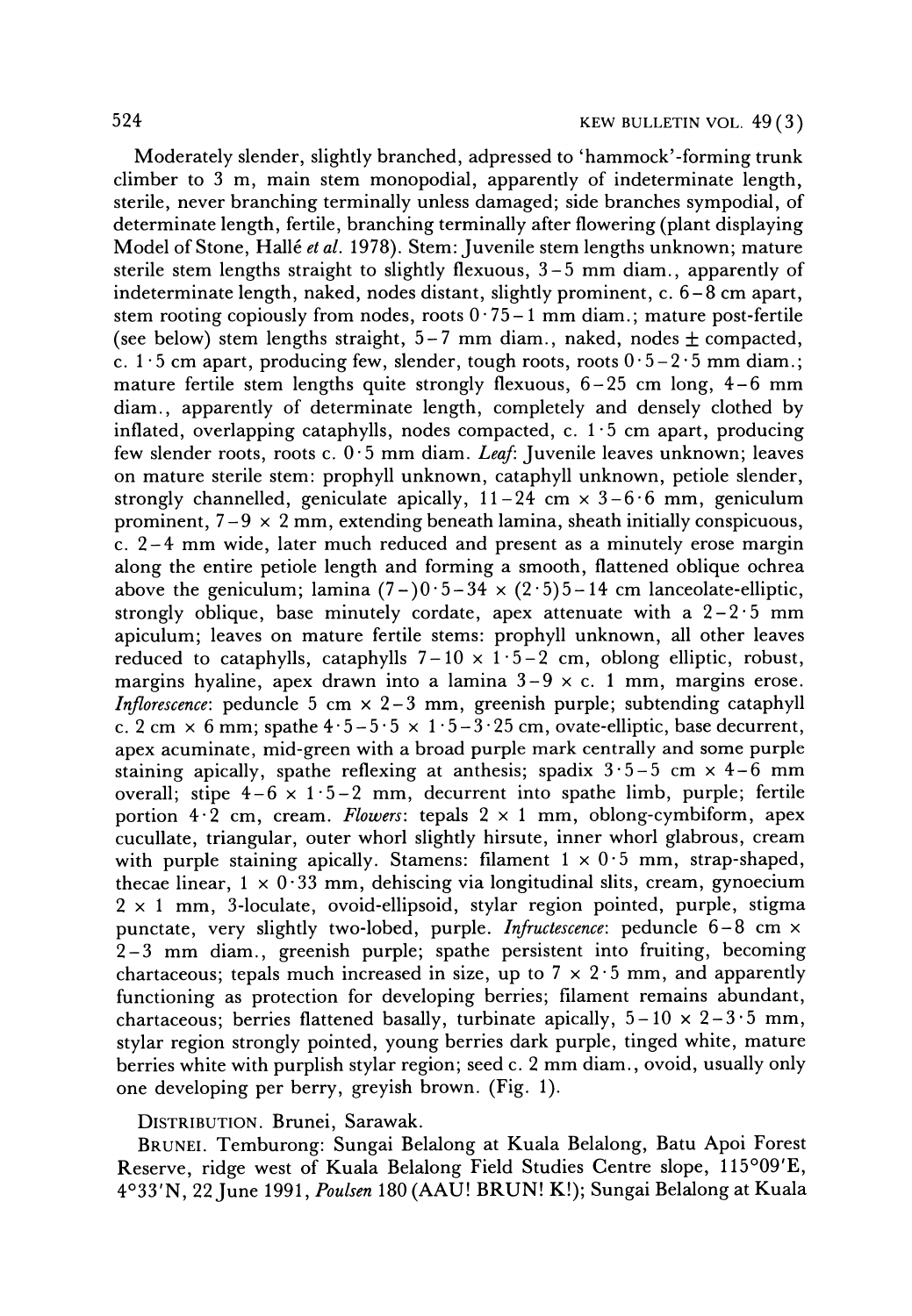

FIG. 1. Pothos insignis. A flowering stem  $\times$  1/3; **B** 'sterile mature' stem  $\times$  1/3; **C** semi-mature infructescence  $\times$  3/3; **D outer whorl tepal x 10; E inner whorl tepal x 10; F ovary x 10; G filament remains from semi-mature**   $\bf{i}$  **infructescence**  $\times$  **10;**  $\bf{H}$  **tepal from semi-mature infructescence**  $\times$  **10;**  $\bf{J}$  $\bf{s}$  **emi-mature fruit. Drawn by Emmanue Papadopoulos.**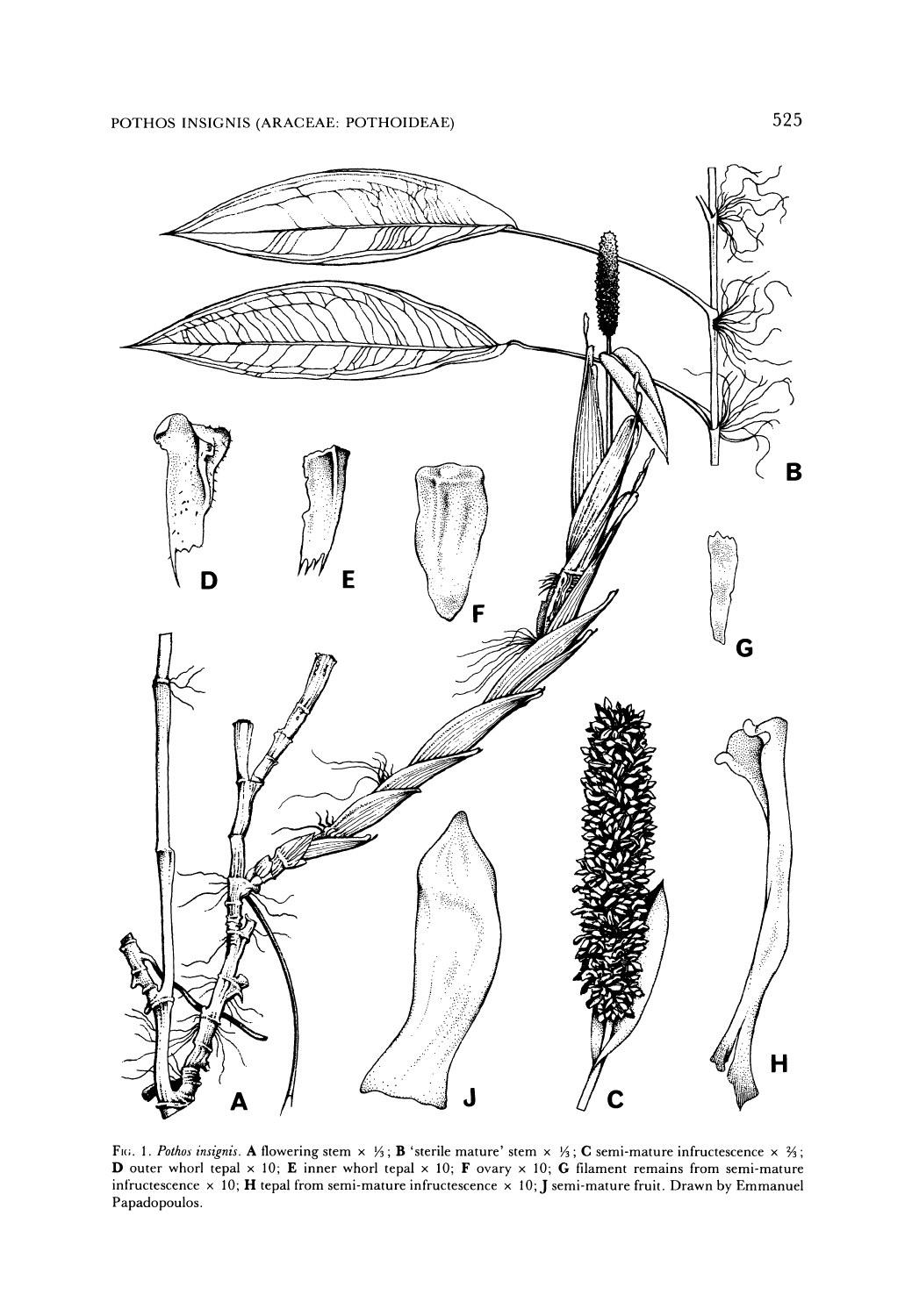**Belalong, Batu Apoi Forest Reserve, Kuala Belalong Field Studies Centre,**  Webber Booth's Plot, 115°09'E, 4°33'N, 23 June 1991, Poulsen 183 (AAU! **BRUN! K!).** 

**SARAWAK. 1st Division: Matang, Beccari 953 (holotype FI! isotype K!); Tiang Bukop, 32 mile Padawan road, 13 Jan. 1973, Mamit S32655 (L! K! SAR!). 4th Division, Bukit Kala, Long Melinau, Paku, Tutoh, Ludong S31842 (SAR! K! L! SYD).** 

**HABITAT. Hemiepiphytic trunk or treelet climber at base of ridges or near rivers in primary mixed dipterocarp forest on Setap shales or limestone. 70-100 m.** 

Pothos insignis is apparently allied to P. rumphii (Presl) Schott (1832) and P. **borneensis Furt. (1935) in having long petioles with a petiolar sheath extending to the base of the geniculum, a relatively large, leathery spathe and robust tepals. Pothos insignis is distinguished from P. rumphii and P. borneensis by the manner in which the inflorescences are presented. In P. insignis new fertile stems arise from leafless, post fertile stems (see below). The new fertile stems are clothed along their entire length by inflated cataphylls each consisting of a greatly enlarged petiolar sheath terminated by a much reduced leaf lamina. From the apex of each fertile stem emerge the inflorescences, one at a time, each new inflorescence emerging as the previous one begins to fruit. It is unclear how many inflorescences a fertile stem produces before it dies, but a study of the scarring of post fertile stems suggests that it may be as many as twelve.** 

#### **STEM ARCHITECTURE**

**Our observations of Pothos in the field and in herbaria show that there are four types of stem architecture displayed by the plants in sect. Allopothos. All members of the section investigated in Brunei pass through a juvenile phase. The seedling is a shade-orientated (skototrophic; (Strong & Ray 1975; Madison 1977)), climber which grows along the forest floor until a suitable climbing surface is encountered. The juvenile phases of all the species investigated have ovate to lanceolate, almost sessile, distichously arranged leaves. Once a climbing surface is reached the plants often form a distinctive 'shingle' climber with the leaves overlapping in the manner of roof tiles. Such 'shingle' climbers are abundant on the lower parts of tree trunks. The 'shingle' stage continues for approximately 2 metres when, abruptly, adult leaves are produced with long petioles and lanceolate to elliptic laminae. This transition marks the beginning of the second type of stem architecture known as 'sterile mature'. It appears that many Pothos species remain at this growth stage for a considerable time, the sterile mature stems continuing growth and often branching repeatedly from the lower parts, especially in series Goniuri. It should be noted that while the 'shingle' stage is always closely attached to the substrate by roots from the nodes, the sterile mature stems are often scandent, forming 'hammocks' in the canopy and only rooting at distant nodes. Eventually sterile mature stems branch from the older, often leafless, lower parts, giving rise to fertile mature stems. These fertile stems, although initially produced from the mature sterile stem, later give rise, themselves, to new fertile stems which are produced from post fertile portions, usually the older mid-portions, the whole structures eventually forming a much-branched system. Each plant may**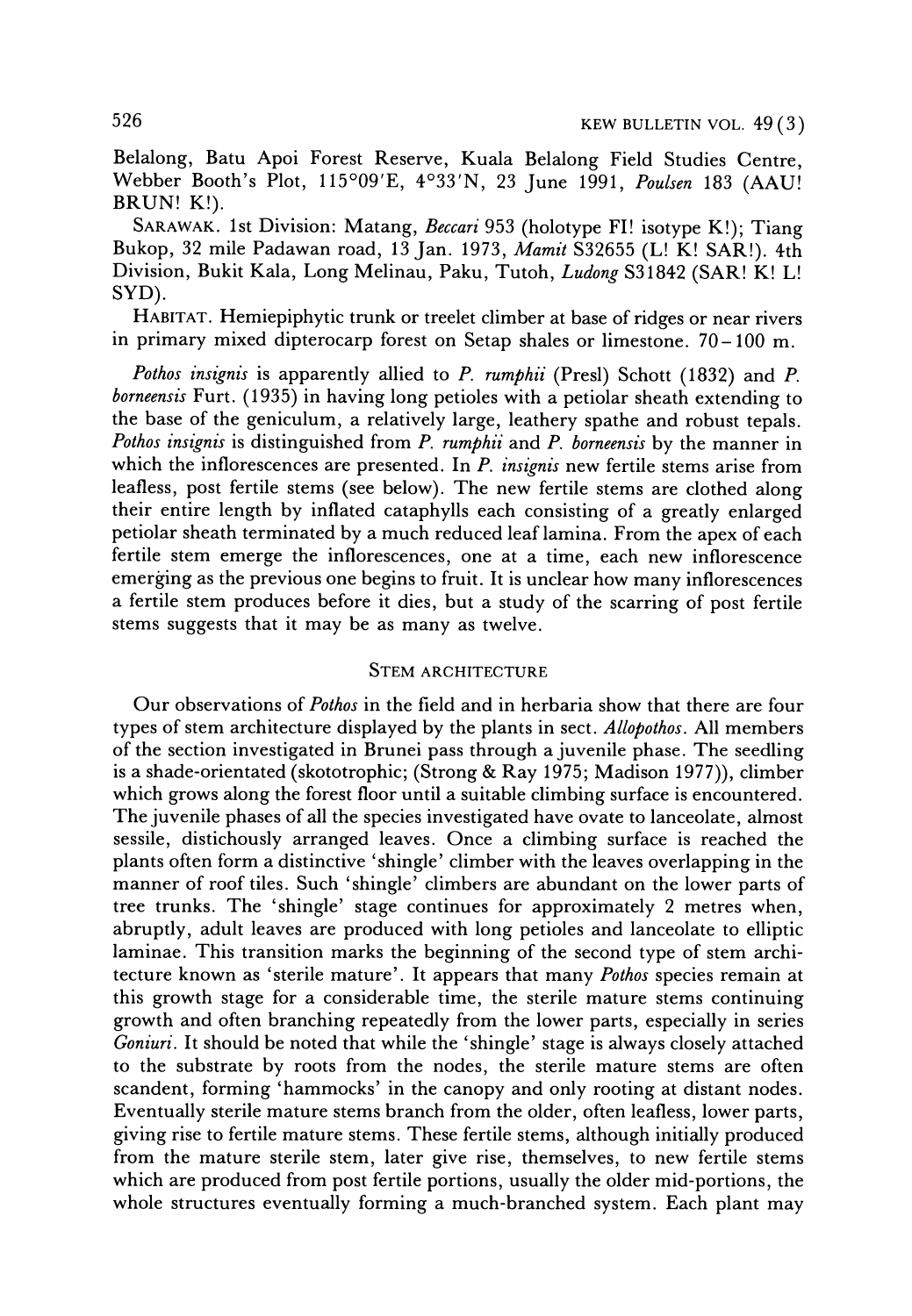

**Fi(;. 2. Diagrammatic representation of growth habit of Pothos sect. Allopothos. A in situ stems; B stems yet to**  develop; C fallen juvenile 'shingle' leaves; D in situ cataphylls; E fallen cataphylls; F in situ leaf; G fallen leaf; **H inflorescence yet to develop; J post-anthesis inflorescence; K inflorescence at anthesis. Drawn by Emmanuel Papadopoulos.**